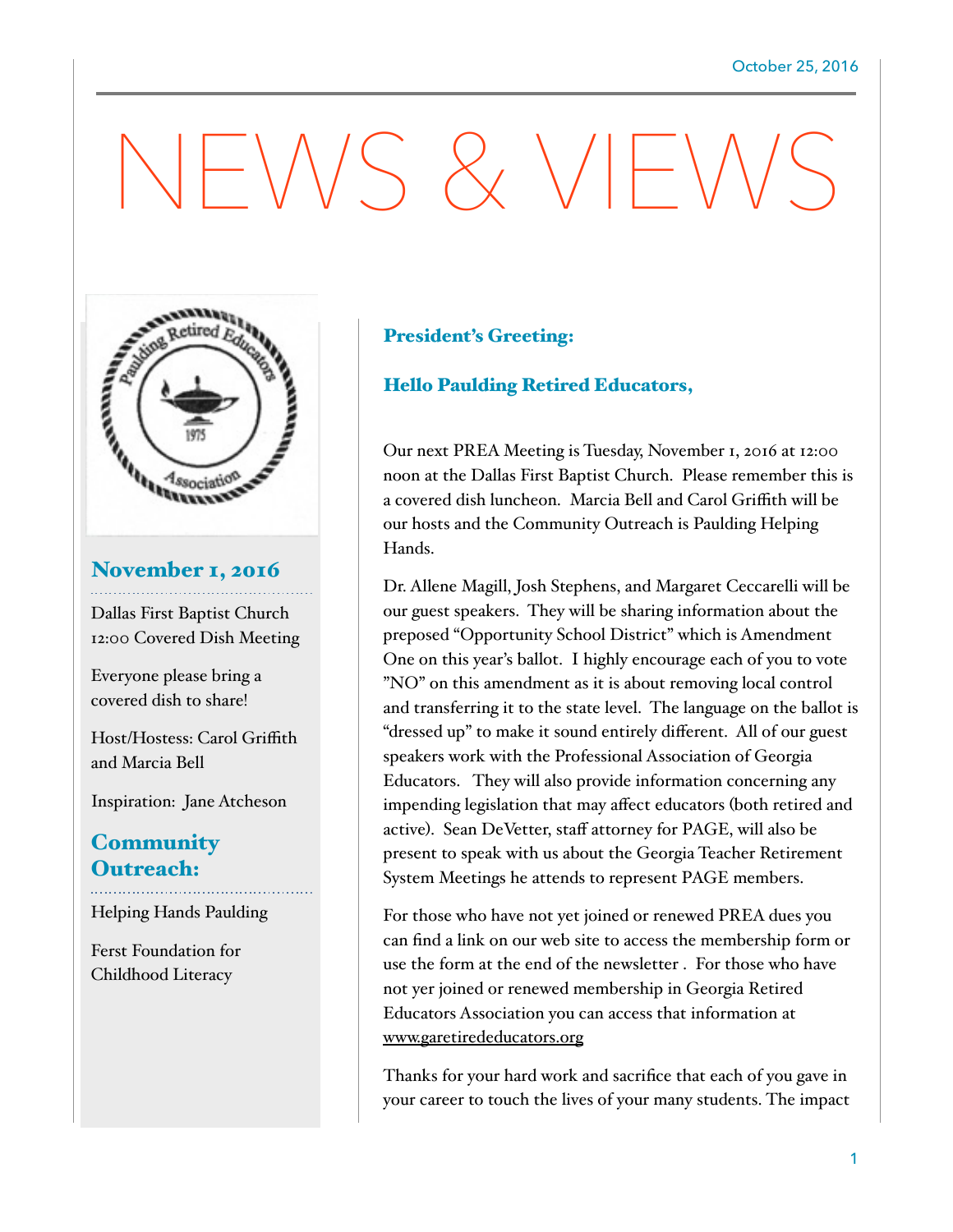The Scrapbook Committee is open to all who are interested! Photos are needed for the scrapbook. Please contact Betty Vollenweider to join or to submit photos and information for the scrapbook!

Please share pictures or information that you would like to add to the newsletters. Just email to [geoljcamp@att.net](mailto:geoljcamp@att.net)

Please donate to the PREA scholarship fund for Paulding Educators. Contact Susan Lester for more information. [zesu45@comcast.net](mailto:zesu45@comcast.net)

Check out [www.pauldingrea.org](http://www.pauldingrea.org) for more information and news from PREA.

Reach Out To Make A Difference!

that you had on the students you served is immeasurable. We look forward to seeing each of you Tuesday at the First Baptist Church of Dallas for the November 1st meeting of the Paulding County Retired Educators.

Respectfully,

Ricky Clemmons



# Paulding Helping Hands:

Please bring items and /or donation for Paulding Helping Hands to the November meeting! If you would like to volunteer to work at the Helping Hands call 770-443-1230. Volunteers are always needed!! Even 4 hours a week would be very helpful.

*Our condolences to Linda Dickey on the loss of her husband, Russel Dickey.*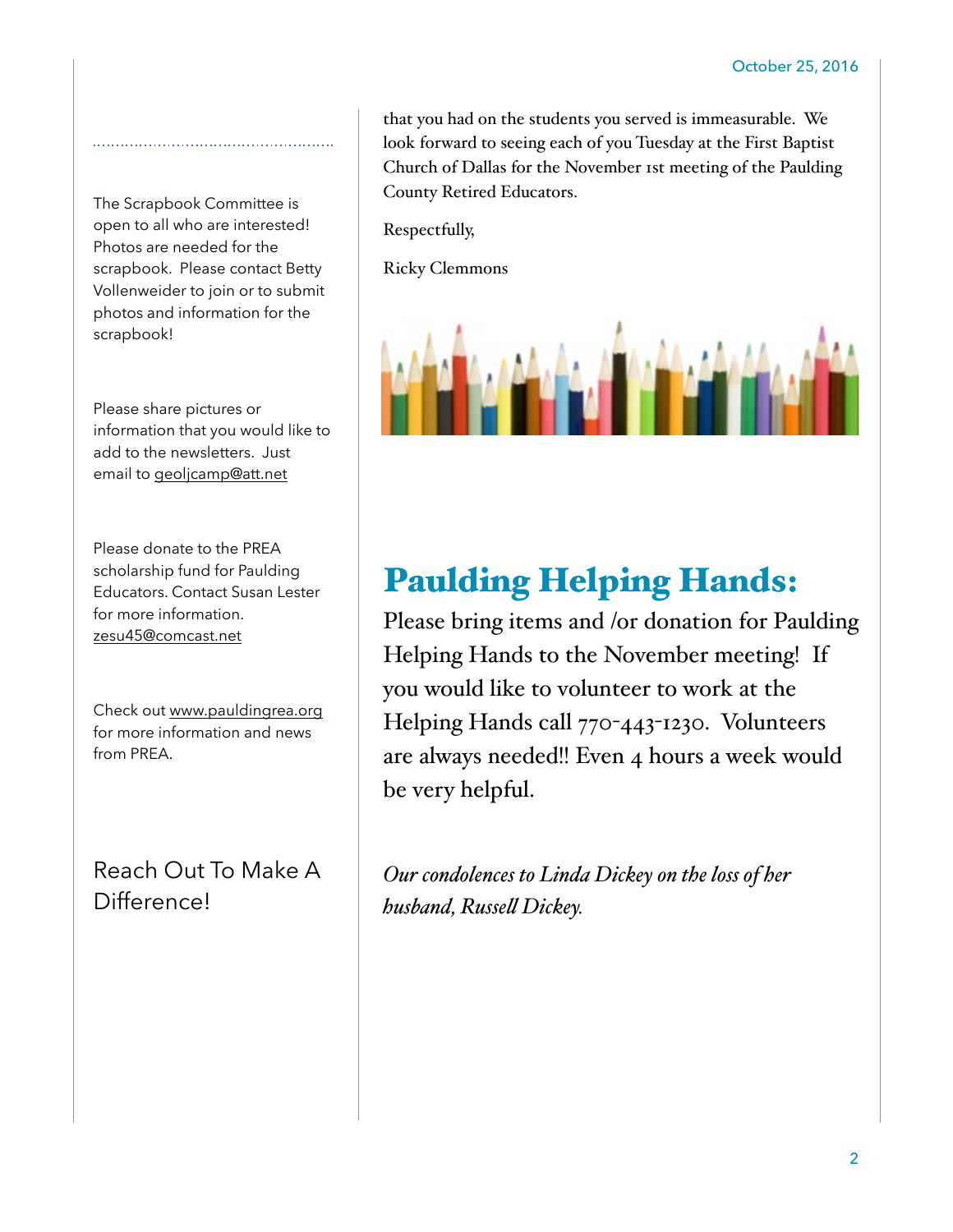

# Retired Educators Day will be observed Statewide on November 6, 2016!

Commission Chairman, David Austin with PREA members.

Photo from our last meeting:



Betsy Wagenhauser from Ferst Foundation for Childhood Literacy and Jesse Hunter were guest speakers during our last meeting.